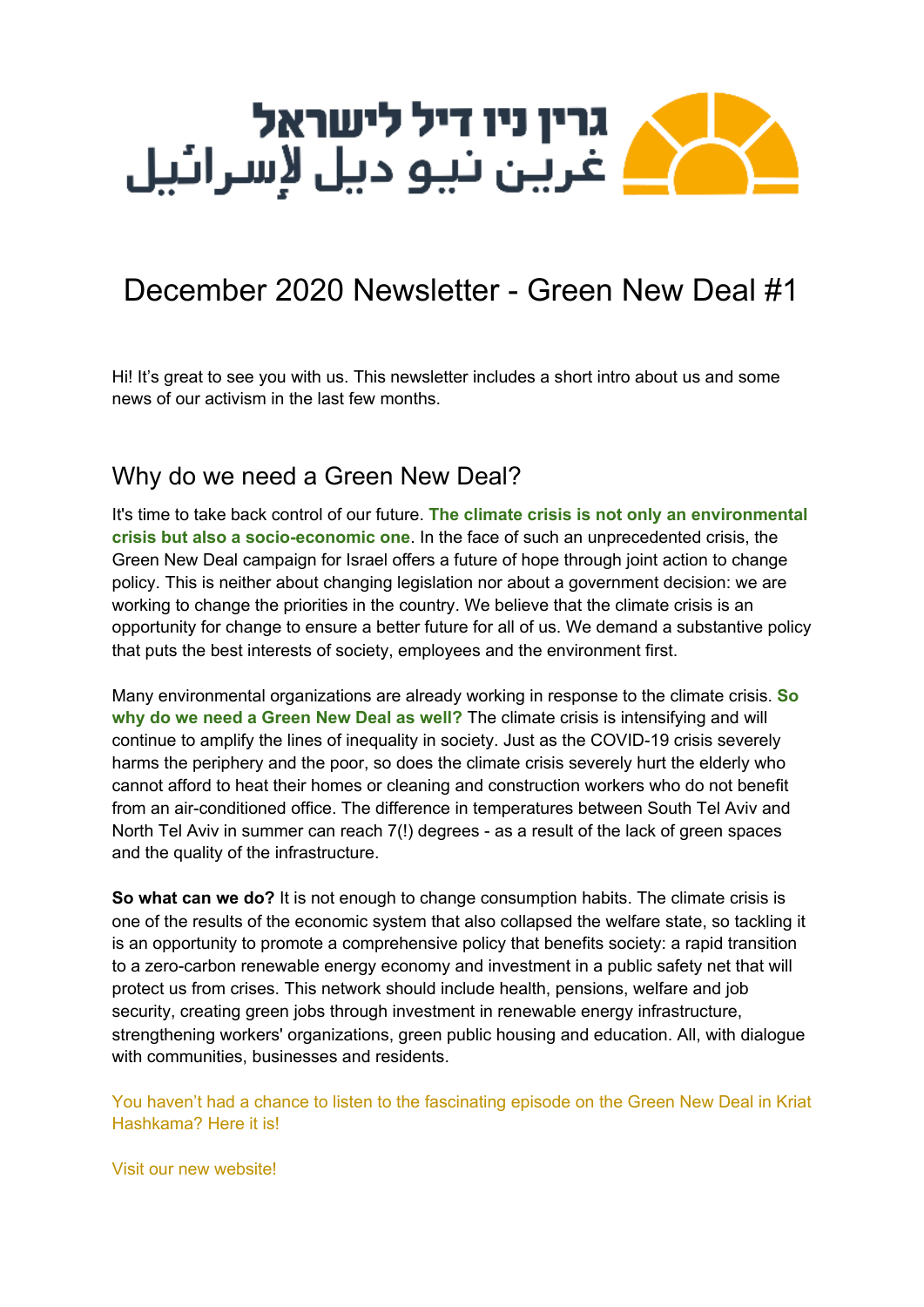### Our Field Activism



Following years of discussions about the future of the petrochemical industry in Haifa Bay, an inter-ministerial committee of directors was established at the end of October to examine the issue. The committee was given 90 days to reach a decision on closing the factories. This is a critical time for activism, and we too have joined demonstrations in front of the Bazan compound and blocked the access road demanding the immediate closure of the petrochemical industry.

This requirement may affect the thousands of people currently employed by the companies in the factories. Are we doing the right thing in calling for the closure of factories? On the one hand, the factories irreversibly harm the environment and the health of the residents of the area. On the other hand, closing the factories will hurt the livelihood of people and their families who depend on it. This is the heart of the Green New Deal, which demands environmental-social justice: closing factories with concern and security for the employed - a **just transition** from a polluting industry to a clean industry. Vocational retraining, good social conditions and pensions, the right to associate and a healthy environment to work in all of these are an integral part of the call to close polluting companies. Concern for health, the environment and good employment come together and this is our main requirement.

"Bazan workers reacted this morning with rage to the decision to [establish](https://www.globes.co.il/news/article.aspx?did=1001346909) an [inter-ministerial](https://www.globes.co.il/news/article.aspx?did=1001346909) committee on the issue of closing the factories, arguing that the Minister of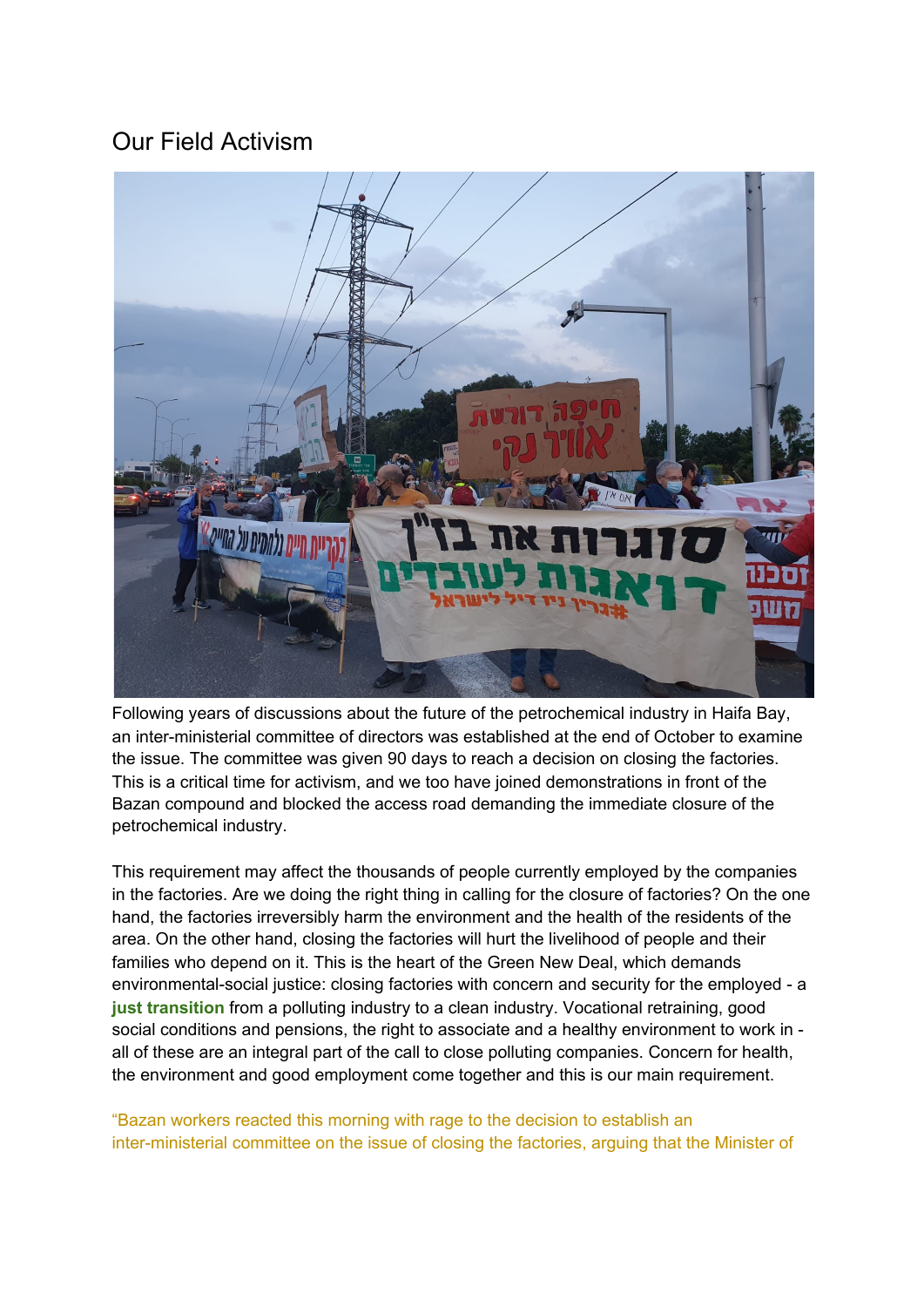#### the [Environment](https://www.globes.co.il/news/article.aspx?did=1001346909) 'chose a popular path that will hurt thousands of employees' (Globes, [25/10/2020\)](https://www.globes.co.il/news/article.aspx?did=1001346909)

The campaign in Haifa Bay is an example of the nature of the Green New Deal campaigns; campaigns that support the environment on the one hand and society on the other. If you are campaigning for environmental and social justice in your area, we would like to hear from you! We work in cooperation with local struggles across the country for a healthier society and environment.

#### Email us to join our [campaigns](mailto:info@greennewdealisrael.co.il)

For more info on the Green New Deal activity in Haifa Bay in the next month, join [Telegram](https://t.me/joinchat/K7jrbVhmtHlnte3ay-X6lg) Follow us on Twitter for the latest [updates](https://twitter.com/gnd_israel?lang=en) from Bazan

### Volunteers required: join us in the Green New Deal revolution!

- 1. Content people for writing posts on social media and opinion columns to the press.
- 2. Video editors for making short videos
- 3. Digital people for managing our content on social media.
- 4. Amazing field people! Join us in [calling](https://greennewdeal.org.il/join-us/) for a Green New Deal for Israel now!

Join one of our [teams](https://greennewdeal.org.il/%D7%A6%D7%95%D7%95%D7%AA%D7%99-%D7%94%D7%A2%D7%91%D7%95%D7%93%D7%94/)

## Why isn't our logo green?



As part of the process of building the "Green New Deal for Israel" brand, there was a need to create a logo that represented the organisation and would be recognisable in the public's consciousness. Expressing a variety of values and principles in a 2-dimensional symbol measuring 2 cm is not a simple task. The combination of environmental and socio-economic struggle is at the heart of the Green New Deal. The colours in the logo express the urgency of the struggle and differentiate it. And the green? It is already expressed in our name.